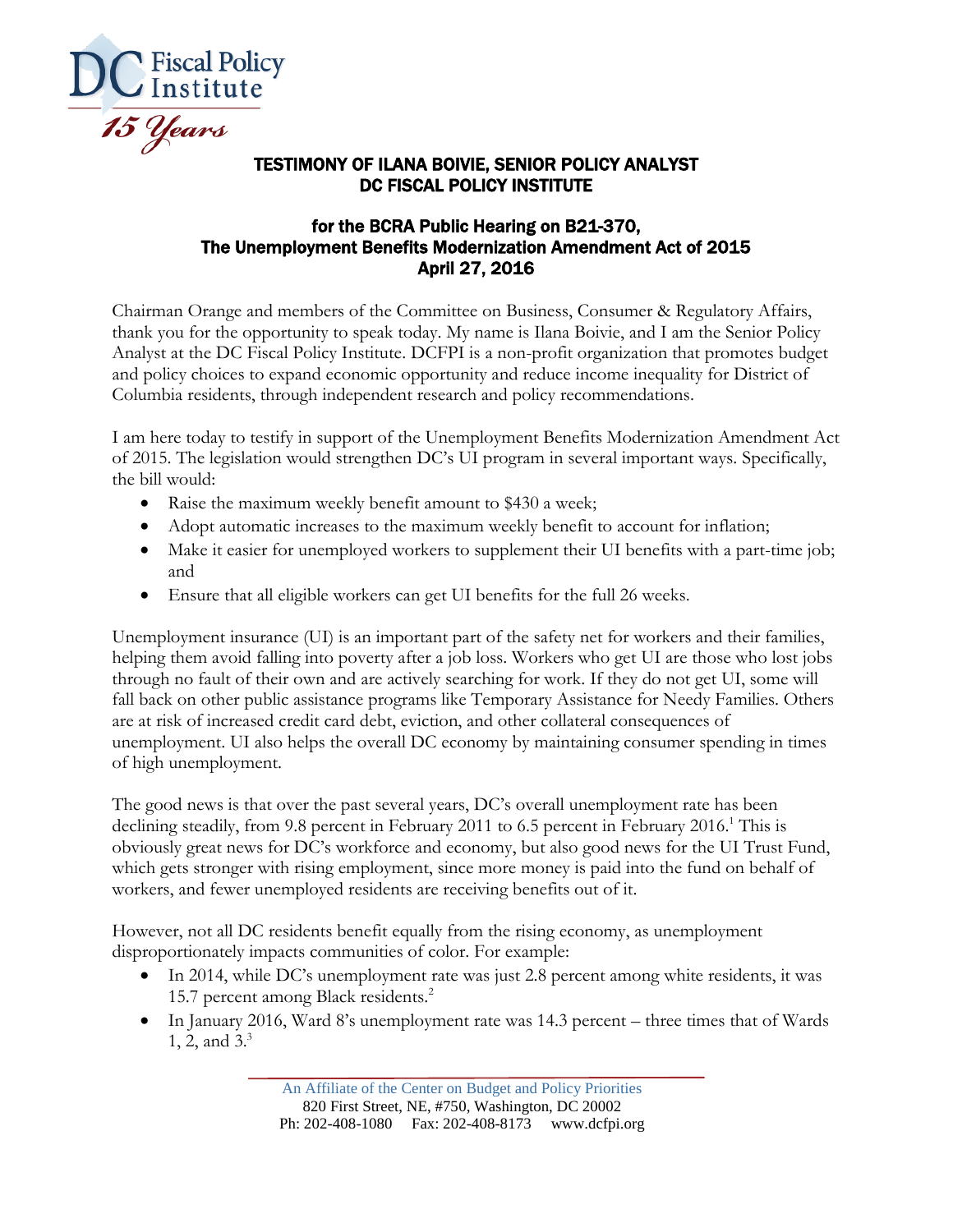Although Black residents make up just 40 percent of DC's labor force, an astounding 83 percent of those who have been unemployed for longer than six months are Black.<sup>4</sup>

Losing one's income can have an especially crippling effect on these workers,<sup>5</sup> so having a stronger UI safety net is especially critical for communities of color.

The UI Modernization bill would strengthen this important safety net for all residents in four key ways.

## **First, the current maximum weekly benefit is not enough to survive in DC.**

- The cap is lower than the maximum benefit in 38 states, including Maryland (\$430) and Virginia (\$378).
- \$359 per week translates to a wage of less than \$9 per hour, which is below the federal poverty line for a family of three, and far below DC's living wage.
- The cap level means that the UI benefit covers less than half of the prior earnings for any workers who had earned \$37,000 or more. For example, a worker who had been paid \$50,000 a year receives just 40 percent of prior earnings, and someone who had been making \$75,000 a year receives just 25 percent.

Raising the maximum benefit to \$430 would be an incredible help to unemployed workers, and bring DC's benefit in line with Maryland's.

**Second, the maximum benefit was last raised in 2005.** If it had kept up with inflation, the benefit would be approximated \$453; in other words, the benefit has lost roughly 26 percent of its purchasing power over the last 11 years. <sup>6</sup> Adopting automatic increases would ensure that workers' purchasing power would keep up with inflation without having to make a legislative change again and again.

**Third, DC's unemployment program currently discourages workers from accepting a part time job while collecting benefits.** Many unemployed workers want to find a part-time job to supplement their UI and maintain their connection to the workforce, but there is very little incentive to do so in DC:

- After the first \$20 of earnings, workers lose \$4 in UI benefits for every \$5 of earnings.
- For example, a worker who earns \$100 a week would see her UI benefits reduced by \$64, and a worker who earns \$200 a week would see UI reduced by \$154.
- With so little to gain from working part time, many claimants are discouraged from searching for part-time work alongside their full-time job search.

The bill makes modest adjustments to the part-time earnings formula so that workers can keep more of their weekly benefits, thus encouraging them to return to the workforce sooner.

**Finally, the current UI program also penalizes workers with an uneven or low earnings history, by limiting the number of weeks in which they can qualify for benefits.** Workers with this type of work history tend to be the lowest income and most vulnerable – and therefore most in need of assistance as they look for work. Standardizing the number of weeks will allow these vulnerable workers to receive UI benefits up to the maximum length of 26 weeks.